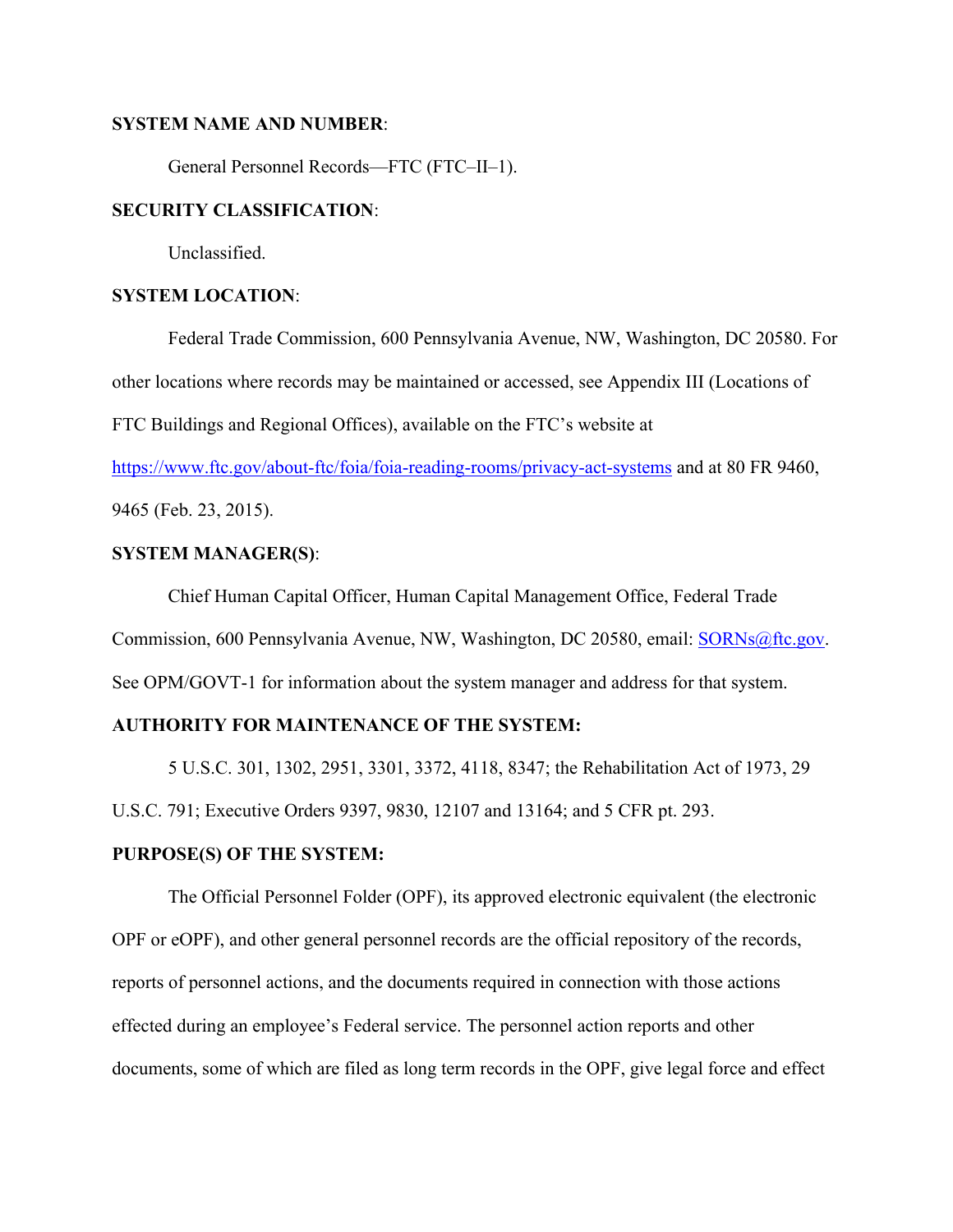to personnel transactions and establish employee rights and benefits under pertinent laws and regulations governing Federal employment. The OPF, which exists in various approved media, is maintained for the period of the employee's service in the Commission and is then transferred to the National Personnel Records Center for storage or, as appropriate, to the next employing Federal agency. Other records are either retained at the agency for various lengths of time in accordance with National Archives and Records Administration records schedules or destroyed when they have served their purpose or when the employee leaves the agency. They provide the basic source of factual data about a person's Federal employment while in the service and after his or her separation. Records in this system have various uses including: screening qualifications of employees; determining status, eligibility, and employees' rights and benefits under pertinent laws and regulations governing Federal employment, including requests for reasonable accommodation by applicants with disabilities or sincerely held religious beliefs, practices, or observances; computing length of service; and for other information needed in providing personnel services. These records and their automated or microformed equivalents may also be used to locate individuals for personnel research. Temporary documents on the left side of the OPF may lead (or have led) to a formal action, but do not constitute a record of it, nor make a substantial contribution to the employee's long term record.

#### **CATEGORIES OF INDIVIDUALS COVERED BY THE SYSTEM:**

Current Federal Trade Commission employees.

#### **CATEGORIES OF RECORDS IN THE SYSTEM:**

Each category of records may include identifying information such as name(s), date of birth, home residence, mailing address, Social Security number, and home telephone number. This system includes, but is not limited to, the contents of the Official Personnel Folder (OPF)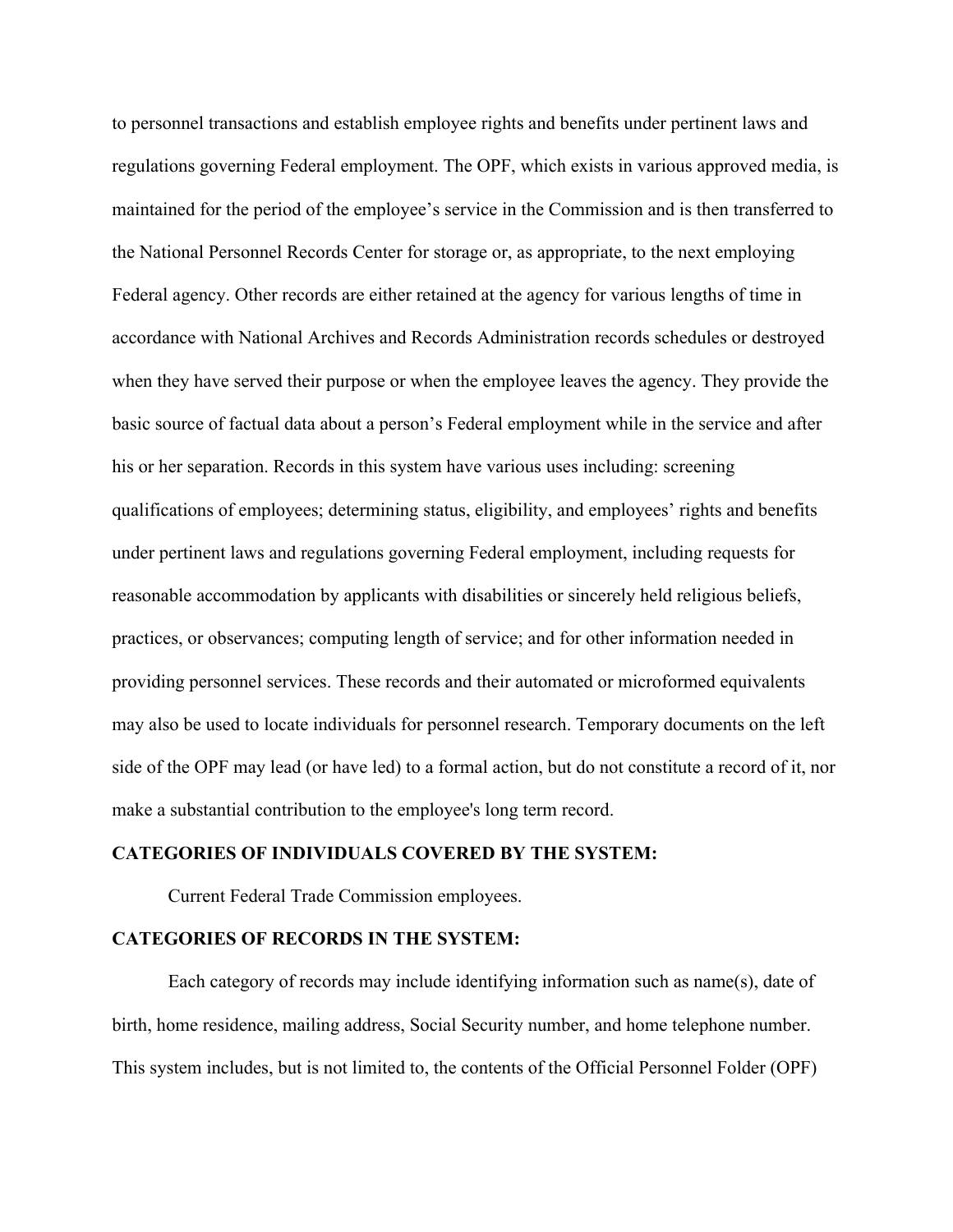maintained by the FTC's Human Capital Management Office (HCMO) and described in the United States Office of Personnel Management (OPM) Guide to Personnel Recordkeeping and in OPM's Government-wide system of records notice for this system, OPM/GOVT-1. (Nonduplicative personnel records maintained by FTC employee managers in other FTC offices are covered by FTC-II-2, Unofficial Personnel Records–FTC.) Records in this system (FTC-II-1) include copies of current employees' applications for employment, documentation supporting appointments and awards, benefits records (health insurance, life insurance, retirement information, and Thrift Savings Plan information), investigative process documents, personnel actions, other personnel documents, changes in filing requirements, and training documents.

Other records include:

a. Records reflecting work experience, educational level achieved, specialized education or training obtained outside of Federal service.

b. Records reflecting Federal service and documenting work experience and specialized education or training received while employed. Such records contain information about past and present positions held; grades; salaries; and duty station locations; commendations, awards, or other data reflecting special recognition of an employee's performance; and notices of all personnel actions, such as appointments, transfers, reassignments, details, promotions, demotions, reductions in force, resignations, separations, suspensions, approval of disability retirement applications, retirement and removals.

c. Records relating to participation in the Federal Employees' Group Life Insurance Program and Federal Employees Health Benefits Program.

d. Records relating to an Intergovernmental Personnel Act assignment or Federal-private exchange program.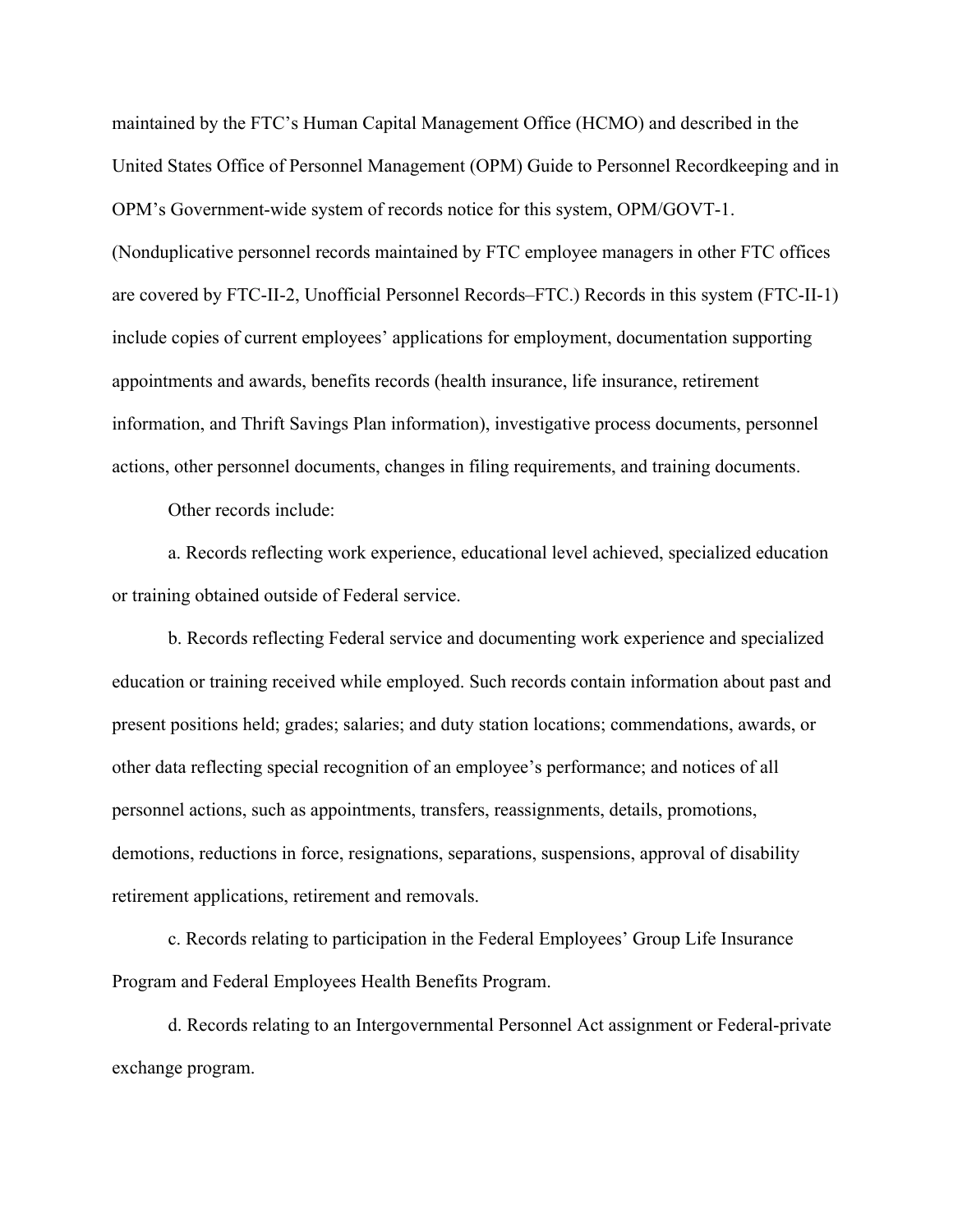e. Records relating to participation in an agency Federal Executive or SES Candidate Development Program.

f. Records relating to Government-sponsored training or participation in the agency's Upward Mobility Program or other personnel programs designed to broaden an employee's work experiences and for purposes of advancement (e.g., an administrative intern program).

g. Records connected with the Senior Executive Service (SES), for use in making studies and analyses of the SES, preparing reports, and in making decisions affecting incumbents of these positions, e.g., relating to sabbatical leave programs, training, reassignments, and details, that are perhaps unique to the SES and which may or may not be filed in the employee's OPF. These records may also serve as basis for reports submitted to OMB's Executive Personnel and Management Development Group for purposes of implementing the Office's oversight responsibilities concerning the SES.

h. Records on an employee's activities on behalf of the recognized labor organization representing agency employees, including accounting of official time spent and documentation in support of per diem and travel expenses.

i. To the extent that the records listed here are also maintained in the agency automated personnel or microform records system, those versions of the above records are considered to be covered by this system notice. Any additional copies of these records (excluding performance ratings of record and conduct-related documents maintained by first-line supervisors and managers covered by FTC-II-2) maintained by agencies at field or administrative offices remote from where the original records exist are considered part of this system.

j. Records relating to designations for lump sum death benefits.

k. Records relating to classified information nondisclosure agreements.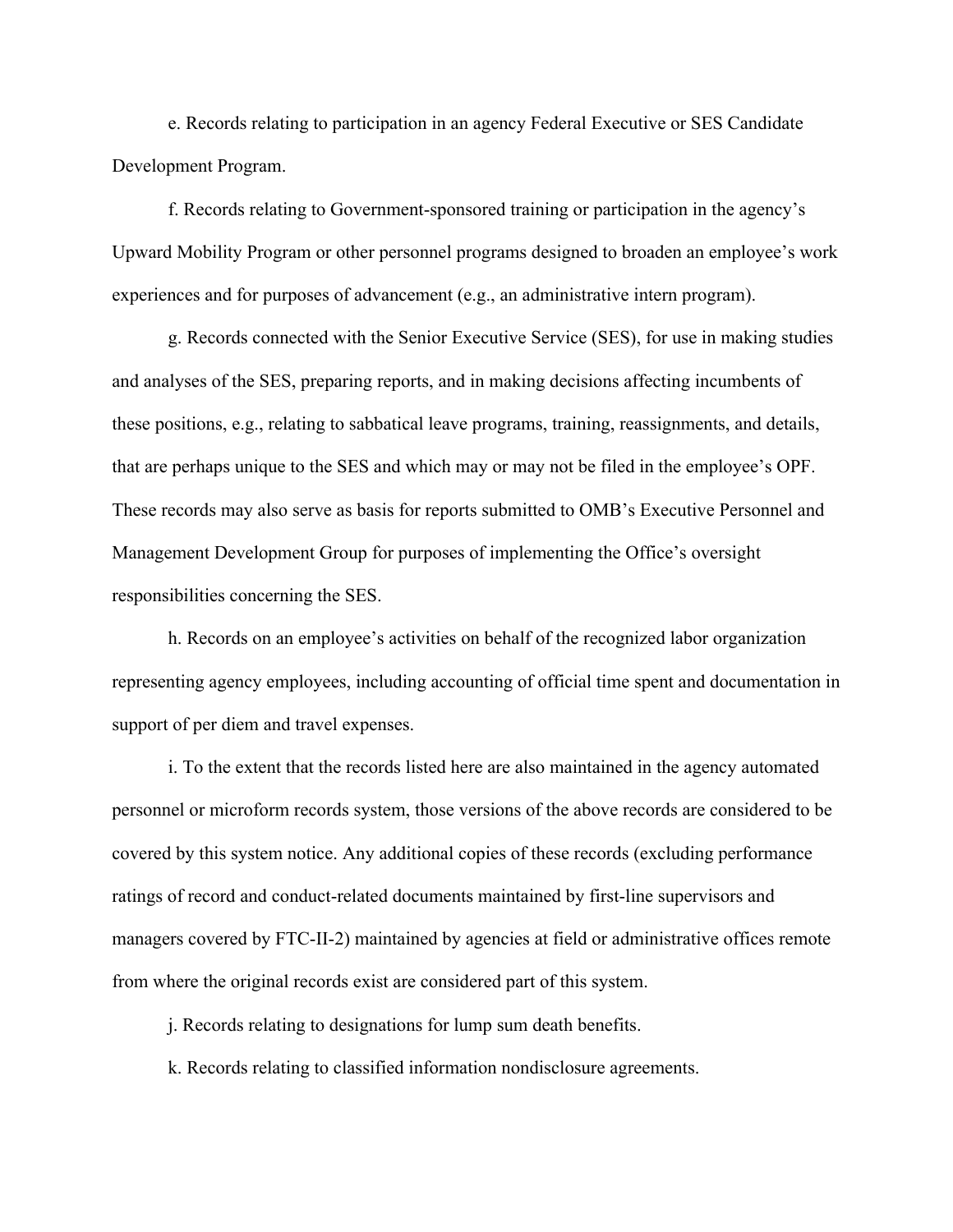l. Records relating to the Thrift Savings Plan (TSP) concerning the starting, changing, or stopping of contributions to the TSP as well as the how the individual wants the investments to be made in the various TSP Funds.

m. Copies of records contained in the Enterprise Human Resources Integration (EHRI) data warehouse (including the Central Employee Record, the Business Intelligence file that provide resources to obtain career summaries, and the electronic Official Personnel Folder (eOPF)) maintained by OPM. These data elements include many of the above records along with additional human resources information such as training, payroll and performance information from other OPM and agency systems of records. A definitive list of EHRI data elements is contained in OPM's Guide to Human Resources Reporting and The Guide to Personnel Data Standards.

n. Emergency contact information for the employee (see, e.g., FTC Form 75), which is kept on the left side of the OPF.

#### **RECORD SOURCE CATEGORIES:**

Individual to whom the record applies and agency employees.

# **ROUTINE USES OF RECORDS MAINTAINED IN THE SYSTEM, INCLUDING CATEGORIES OF USERS AND THE PURPOSES OF SUCH USES:**

(1) Performance Related Uses

(a) To disclose information to any source from which additional information is requested (to the extent necessary to identify the individual, inform the source of the purpose(s) of the request, and to identify the type of information requested), where necessary to obtain information relevant to an agency decision concerning the hiring or retention of an employee, the issuance of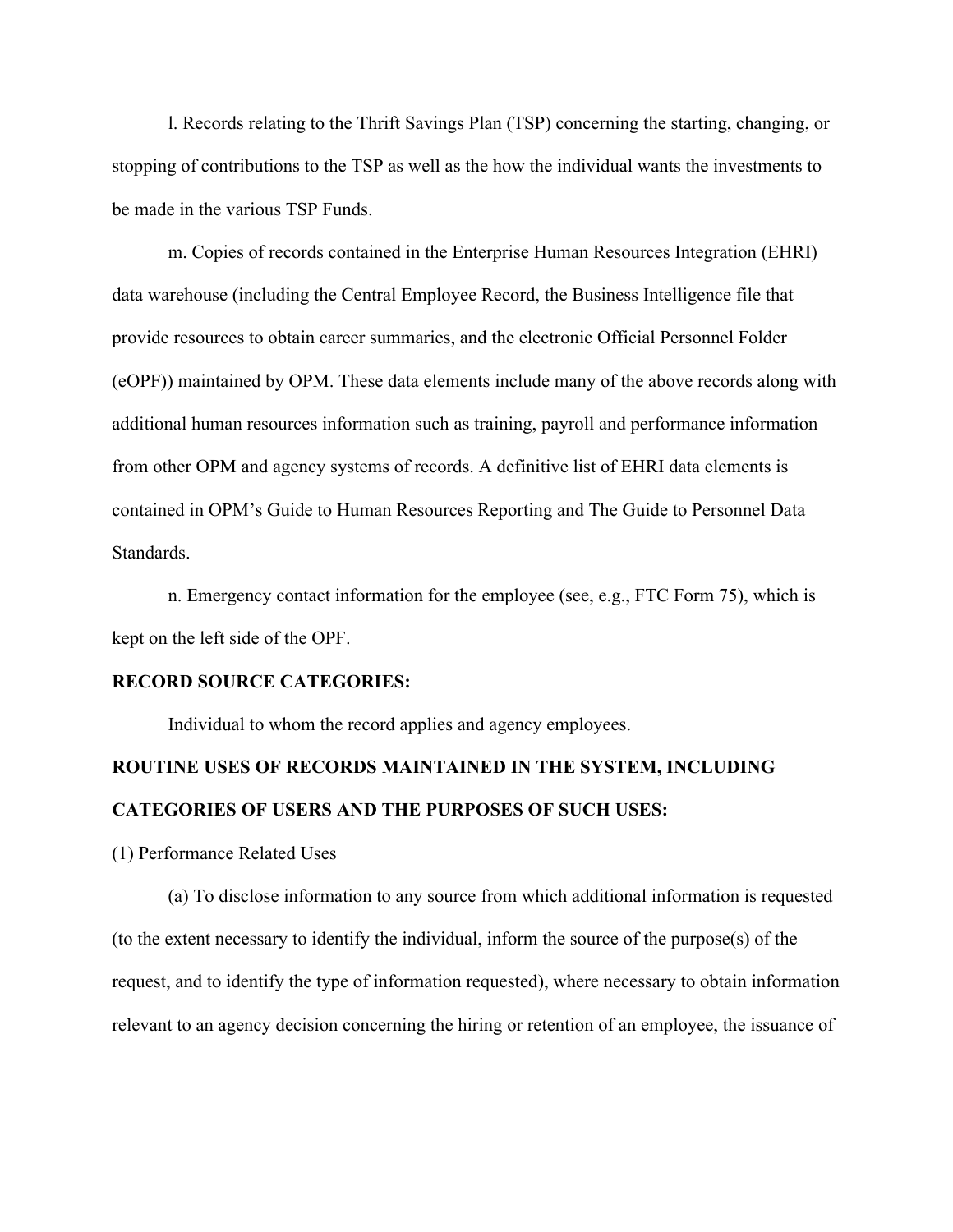a security clearance, the conducting of a security or suitability investigation of an individual, the classifying of jobs, the letting of a contract, or the issuance of a license, grant, or other benefit;

(b) To disclose to an agency in the executive, legislative, or judicial branch, or the District of Columbia Government in response to its request, or at the initiation of the agency maintaining the records, information in connection with the hiring of an employee; the issuance of a security clearance; the conducting of a security or suitability investigation of an individual; the classifying of jobs; the letting of a contract; the issuance of a license, grant, or other benefit by the requesting agency; or the lawful statutory, administrative, or investigative purpose of the agency to the extent that the information is relevant and necessary to the requesting agency's decision on the matter;

(c) By the agency or by OPM to locate individuals for personnel research or survey response, and in the production of summary descriptive statistics and analytical studies in support of the function for which the records are collected and maintained, or for related work force studies. While published statistics and studies do not contain individual identifiers, in some instances the selection of elements of data included in the study may be structured in such a way as to make the data individually identifiable by inference;

(d) To provide an official of another Federal agency information needed in the performance of official duties related to reconciling or reconstructing data files, in support of the functions for which the records were collected and maintained;

(e) To disclose information to officials of the Merit Systems Protection Board, including the Office of the Special Counsel, when requested in connection with appeals, special studies of the civil service and other merit systems, review of Office rules and regulations, investigations of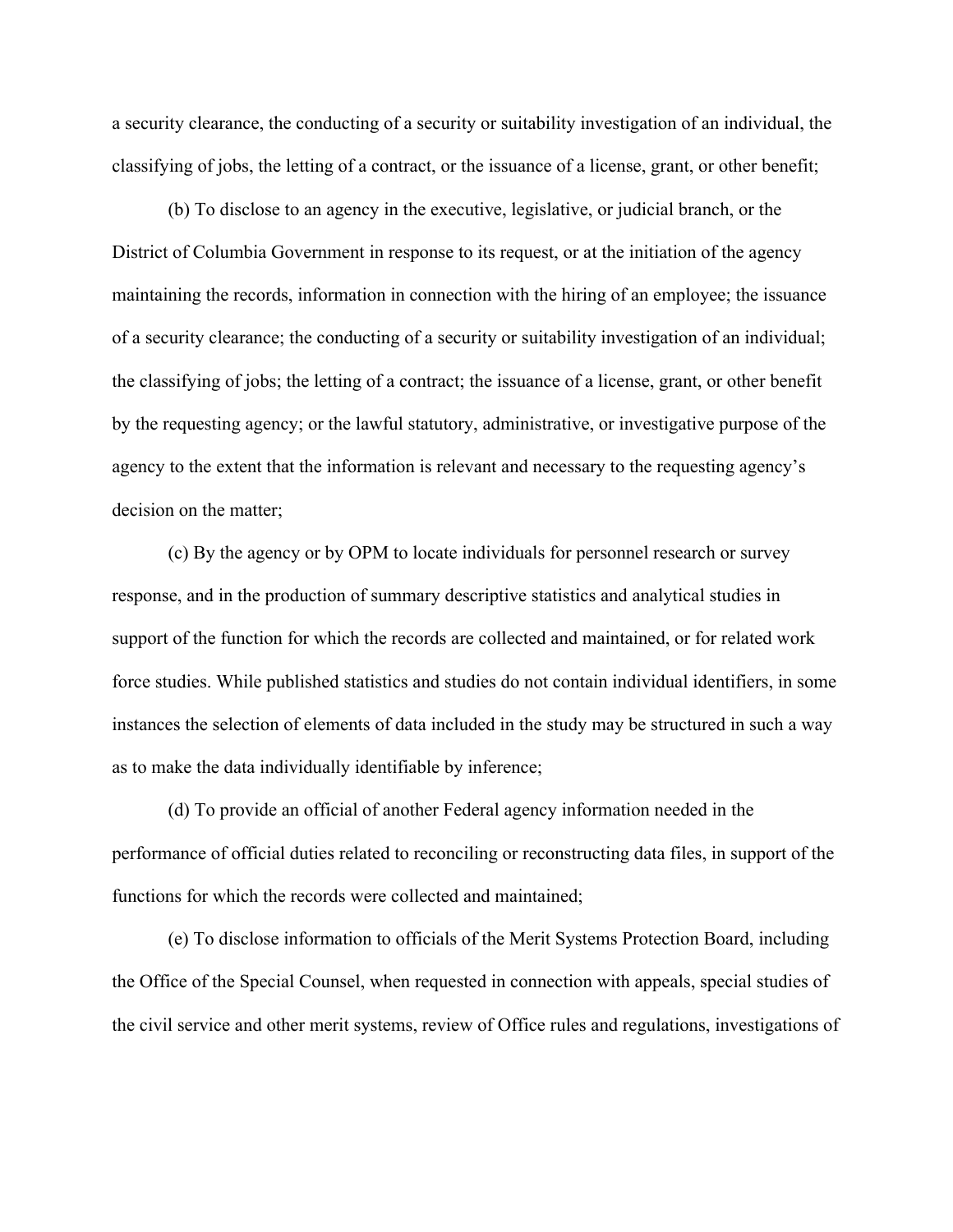alleged or prohibited personnel practices, and such other functions, promulgated in 5 U.S.C. 1205 and 1206, or as may be authorized by law;

(f) To disclose information to the Equal Employment Opportunity Commission when requested in connection with investigations into alleged or possible discrimination practices in the Federal sector, examination of Federal affirmative employment programs, compliance by Federal agencies with the Uniform Guidelines on Employee Selection Procedures, or other functions vested in the Commission by the President's Reorganization Plan No. 1 of 1978;

(g) To disclose to prospective non-Federal employers, the following information about a specifically identified current or former Federal employee:

(i) Tenure of employment;

(ii) Civil service status;

(iii) Length of service in the agency and the Government; and

(iv) When separated, the date and nature of action as shown on the Notification of Personnel Action, Standard Form 50 (or authorized exception);

(h) To consider employees for recognition through quality step increases, and to publicize those granted. This may include disclosure to other public and private organizations, including news media, which grant or publicize employee recognition;

(i) To consider and select employees for incentive awards and other honors and to publicize those granted. This may include disclosure to other public and private organizations, including news media, which grant or publicize employee awards or honors;

(j) To disclose information to any member of the agency's Performance Review Board or other board or panel (e.g., one convened to select or review nominees for awards of merit pay increases), when the member is not an official of the employing agency; information would then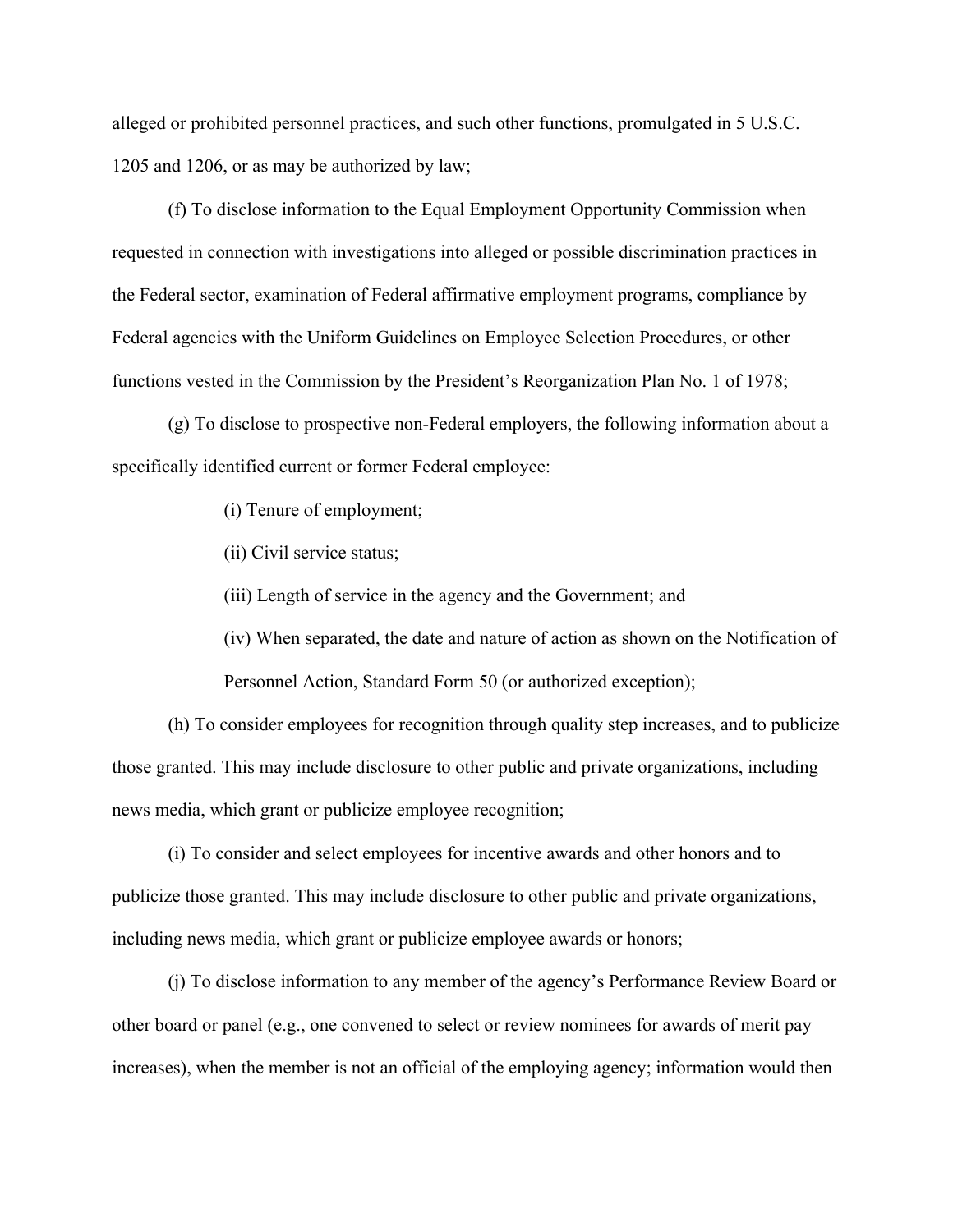be used for the purposes of approving or recommending selection of candidates for executive development of SES candidate programs, issuing a performance appraisal rating, issuing performance awards, nominating for Meritorious and Distinguished Executive ranks, and removal, reduction-in-grade, and other personnel actions based on performance;

(k) By agency officials for purposes of review in connection with appointments, transfers, promotions, reassignments, adverse actions, disciplinary actions, and determinations of the qualifications of an individual;

(l) By the Office of Personnel Management for purposes of making a decision when a Federal employee or former Federal employee is questioning the validity of a specific document in an individual's record; and

(m) As a data source for management information for promotion of summary descriptive statistics and analytical studies in support of the related personnel management functions of human resource studies; may also be utilized to locate specific individuals for personnel research or other personnel management functions;

(2) Training/Education Related Uses

(a) To disclose information to Government training facilities (Federal, State, and local) and to non-Government training facilities (private vendors of training courses or programs, private schools, etc.) for training purposes; and

(b) To disclose information to educational institutions on appointment of a recent graduate to a position in the Federal service, and to provide college and university officials with information about their students working under the Cooperative Education Volunteer Service, or other similar programs where necessary to a student's obtaining credit for the experience gained; (3) Retirement/Insurance/Health Benefits Related Uses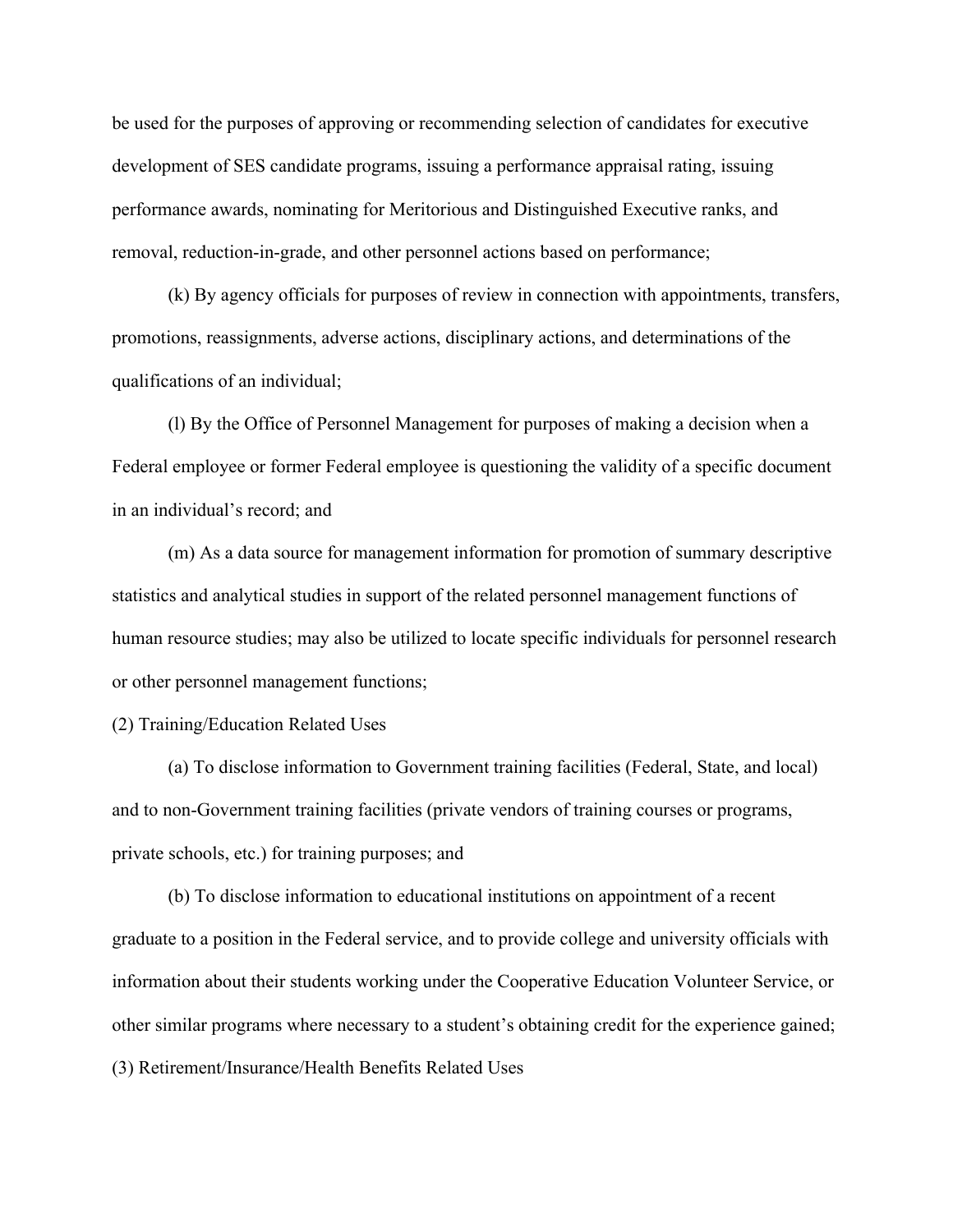(a) To disclose information to: the Department of Labor, Department of Veterans Affairs, Social Security Administration, Department of Defense, Federal agencies that have special civilian employee retirement programs; or a national, State, county, municipal, or other publicly recognized charitable or income security administration agency (e.g., State unemployment compensation agencies) where necessary to adjudicate a claim under the retirement, insurance or health benefits programs of the Office of Personnel Management or an agency cited above, or to an agency to conduct an analytical study or audit of benefits being paid under such programs;

(b) To disclose to the Office of Federal Employees Group Life Insurance information necessary to verify election, declination, or waiver of regular and/or optional life insurance coverage or eligibility for payment of a claim for life insurance;

(c) To disclose to health insurance carriers contracting with the Office of Personnel Management to provide a health benefits plan under the Federal Employees Health Benefits Program, information necessary to identify enrollment in a plan, to verify eligibility for payment of a claim for health benefits, or to carry out the coordination or audit of benefit provisions of such contracts;

(d) When an individual to whom a record pertains is mentally incompetent or under other legal disability, information in the individual's record may be disclosed to any person who is responsible for the care of the individual, to the extent necessary to assure payment of benefits to which the individual is entitled;

(e) To disclose to the agency-appointed representative of an employee all notices, determinations, decisions, or other written communications issued to the employee, in connection with an examination ordered by the agency under:

(i) Fitness-for-duty examination procedures; or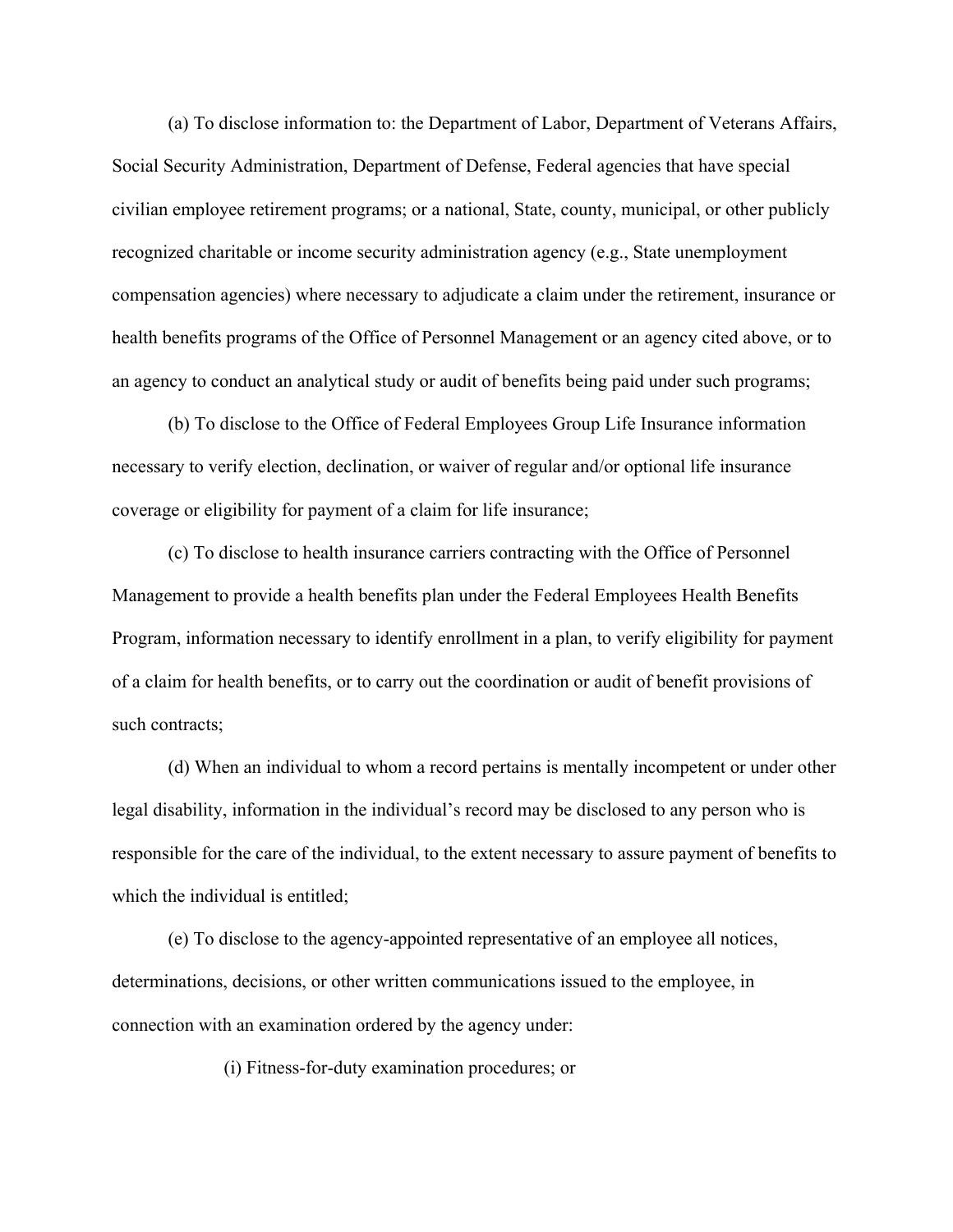(ii) Agency-filed disability retirement procedures;

(f) To disclose to a requesting agency, organization, or individual the home address and other relevant information concerning those individuals who, it is reasonably believed, might have contracted an illness, been exposed to, or suffered from a health hazard while employed in the Federal work force; and

(g) To disclose information to the Department of Defense, National Oceanic and Atmospheric Administration, and the United States Coast Guard needed to effect any adjustments in retired or retained pay required by the dual compensation provisions of 5 U.S.C. 5532;

(4) Labor Relations Related Uses

(a) To disclose information to the Federal Labor Relations Authority (including its General Counsel) when requested in connection with investigation and resolution of allegations of unfair labor practices, in connection with the resolution of exceptions to arbitrator's awards where a question of material fact is raised and matters before the Federal Service Impasses Panel; and

(b) To disclose information to officials of labor organizations recognized under 5 U.S.C. 71 et seq. when relevant and necessary to their duties of exclusive representation concerning personnel policies, practices, and matters affecting working conditions; and

(5) Miscellaneous Uses

(a) To provide data to OPM for inclusion in the automated Center Personnel Data File;

(b) To be disclosed for any other routine use set forth in the Government-wide system of records notice published for this system by OPM, see OPM/GOVT-1, or any successor OPM system notice that may be published for this system (visit <www.opm.gov>for more information);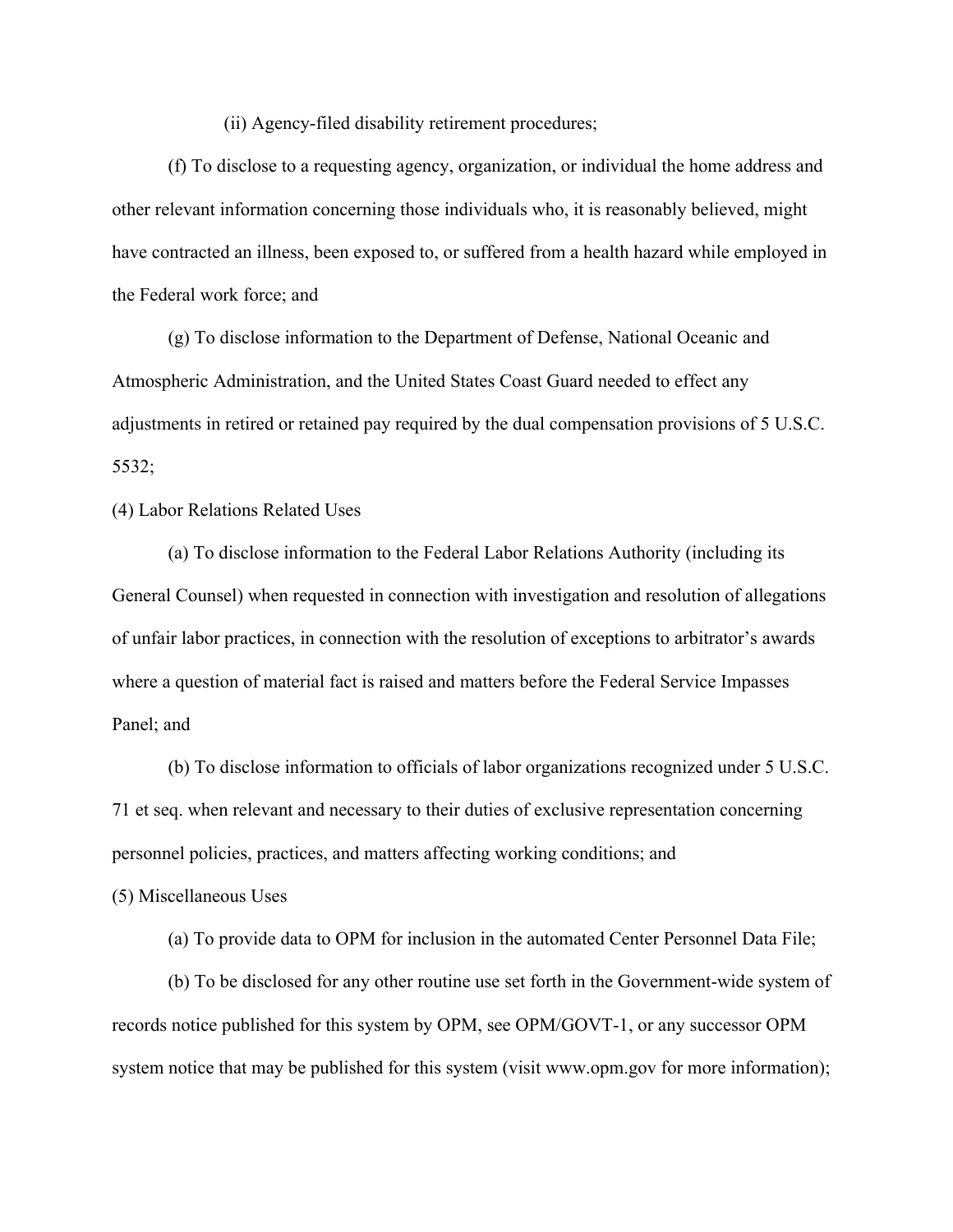(c) To disclose information to a Federal, state, or local agency for determination of an individual's entitlement to benefits in connection with Federal Housing Administration programs; and

(d) To locate individuals for personnel research or survey response, and in the production of summary descriptive statistics and analytical studies in support of the function for which the records are collected and maintained, or for related work force studies. While published statistics and studies do not contain individual identifiers, in some instances, the selection of elements of data included in the study may be structured in such a way as to make the data individually identifiable by inference.

For other ways that the Privacy Act permits the FTC to use or disclose system records outside the agency, see Appendix I (Authorized Disclosures and Routine Uses Applicable to All FTC Privacy Act Systems of Records), available on the FTC's website at

<https://www.ftc.gov/about-ftc/foia/foia-reading-rooms/privacy-act-systems>and at 83 FR 55541, 55542-55543 (Nov. 6, 2018).

#### **POLICIES AND PRACTICES FOR STORAGE OF RECORDS:**

Records may be maintained on standard legal-size and letter-size paper, and in electronic storage media such as personnel system databases and .pdf forms.

#### **POLICIES AND PRACTICES FOR RETRIEVAL OF RECORDS:**

Records are indexed by employee name and social security number.

#### **POLICIES AND PRACTICES FOR RETENTION AND DISPOSAL OF RECORDS:**

The OPF is maintained for the period of the employee's service in the agency and is then, if in a paper format, transferred to the National Personnel Records Center for storage or, as appropriate, to the next employing Federal agency. If the OPF is maintained in an electronic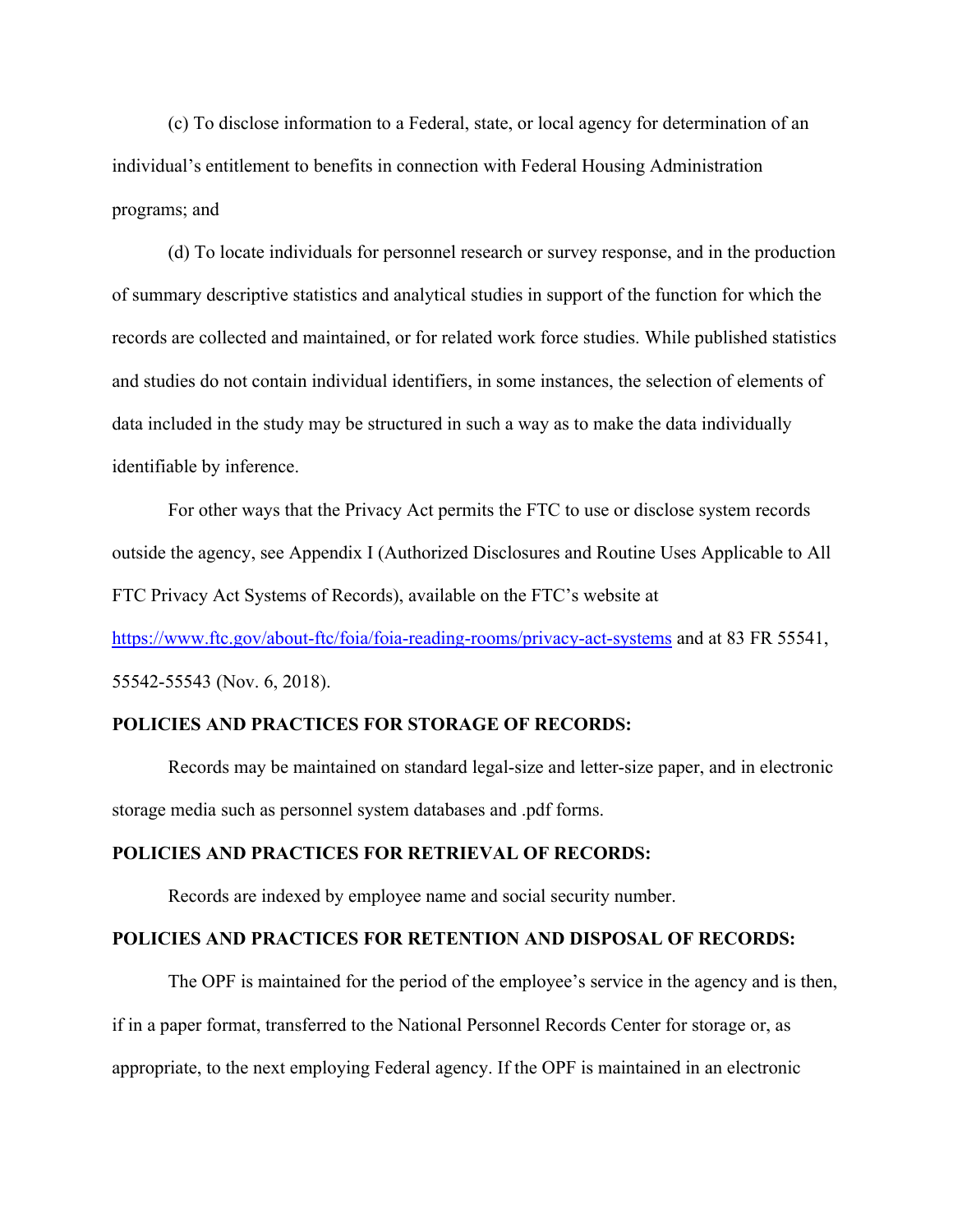format, the transfer and storage is in accordance with the OPM-approved electronic system according to the most current version of OPM's Guide to Personnel Recordkeeping. Destruction of the OPF is in accordance with General Records Schedule GRS-2.2, Items 40-41.

When the individual transfers to any Federal agency or to another appointing office, the OPF is sent to that agency or office. All personnel-related medical records, except for those relating to reasonable accommodation requests, are covered by a separate OPM Privacy Act system of records notice, OPM/GOVT-10.

Other records. These records are retained for varying periods of time as set out by GRS 2.2.

# **ADMINISTRATIVE, TECHNICAL, AND PHYSICAL SAFEGUARDS:**

Access is restricted to agency personnel or contractors whose responsibilities require access. Paper records are maintained in lockable rooms or file cabinets. (In addition, FTC HCMO offices are in a locked suite separate from other FTC offices not generally accessible to the public or other FTC staff.) Access to electronic records is controlled by "user ID" and password combinations and/or other appropriate electronic access or network controls (e.g., firewalls). FTC buildings are guarded and monitored by security personnel, cameras, ID checks, and other physical security measures.

#### **RECORD ACCESS PROCEDURES**:

See  $\S 4.13$  of the FTC's Rules of Practice, 16 CFR 4.13. For additional guidance, see also Appendix II (How To Make A Privacy Act Request), available on the FTC's website at <https://www.ftc.gov/about-ftc/foia/foia-reading-rooms/privacy-act-systems>and at 73 FR 33592, 33634 (June 12, 2008). Current FTC employees may also access their records directly by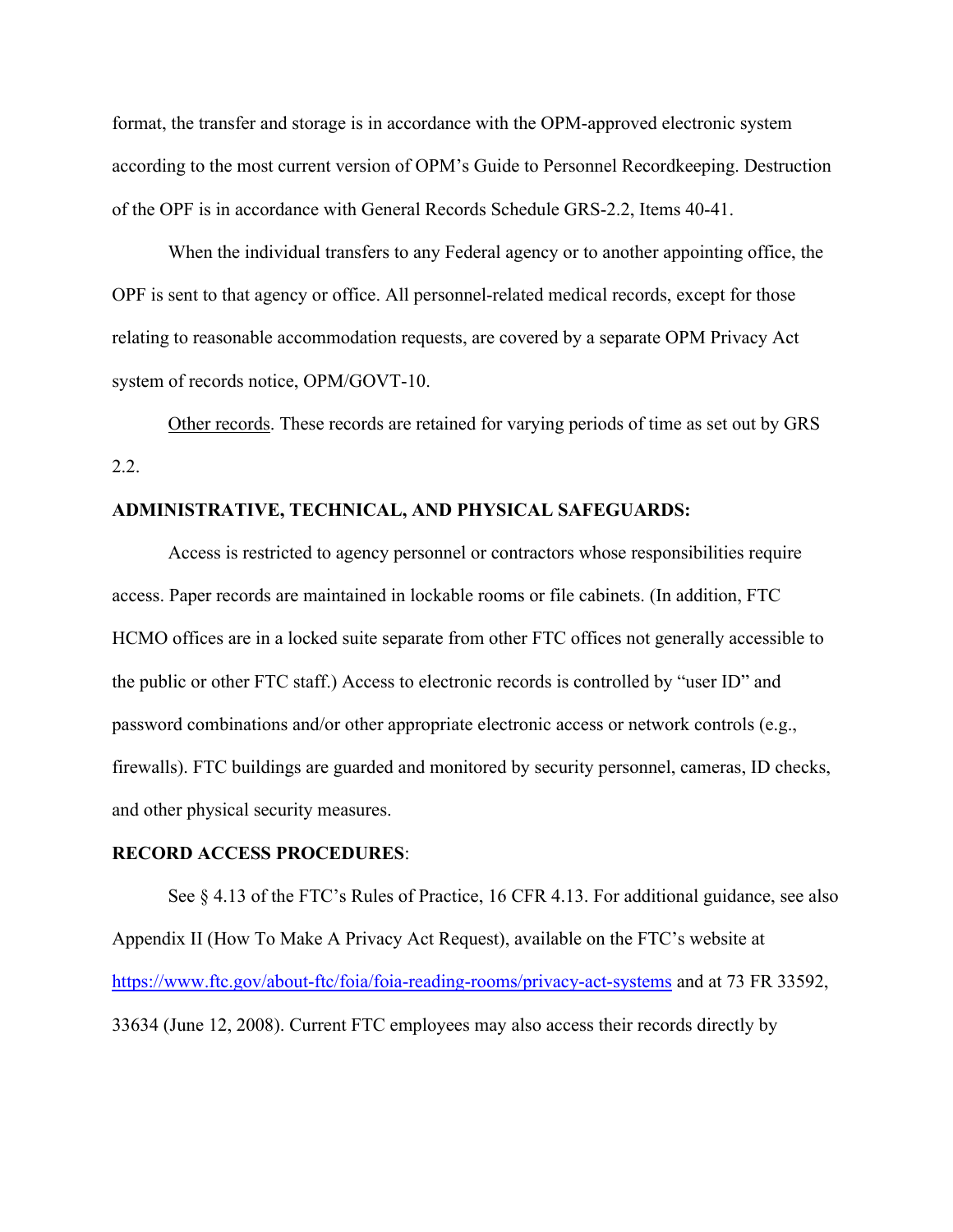utilizing OPM's approved electronic Official Personnel Folder system, using their assigned user ID and password.

Former FTC employees subsequently employed by another Federal agency should contact the personnel office for their current Federal employer. Former employees who have left Federal service and want access to their official personnel records in storage should contact the National Personnel Records Center, 1411 Boulder Boulevard, Valmeyer, IL 62295.

## **CONTESTING RECORD PROCEDURES**:

See § 4.13 of the FTC's Rules of Practice, 16 CFR 4.13. For additional guidance, see also Appendix II (How To Make A Privacy Act Request), available on the FTC's website at <https://www.ftc.gov/about-ftc/foia/foia-reading-rooms/privacy-act-systems>and at 73 FR 33592, 33634 (June 12, 2008). Current FTC employees may also access their records directly by utilizing OPM's approved electronic Official Personnel Folder system, using their assigned user ID and password.

Former FTC employees subsequently employed by another Federal agency should contact the personnel office for their current Federal employer. Former employees who have left Federal service and want access to their official personnel records in storage should contact the National Personnel Records Center, 1411 Boulder Boulevard, Valmeyer, IL 62295.

#### **NOTIFICATION PROCEDURES**:

See § 4.13 of the FTC's Rules of Practice, 16 CFR 4.13. For additional guidance, see also Appendix II (How To Make A Privacy Act Request), available on the FTC's website at <https://www.ftc.gov/about-ftc/foia/foia-reading-rooms/privacy-act-systems>and at 73 FR 33592, 33634 (June 12, 2008). Current FTC employees may also access their records directly by